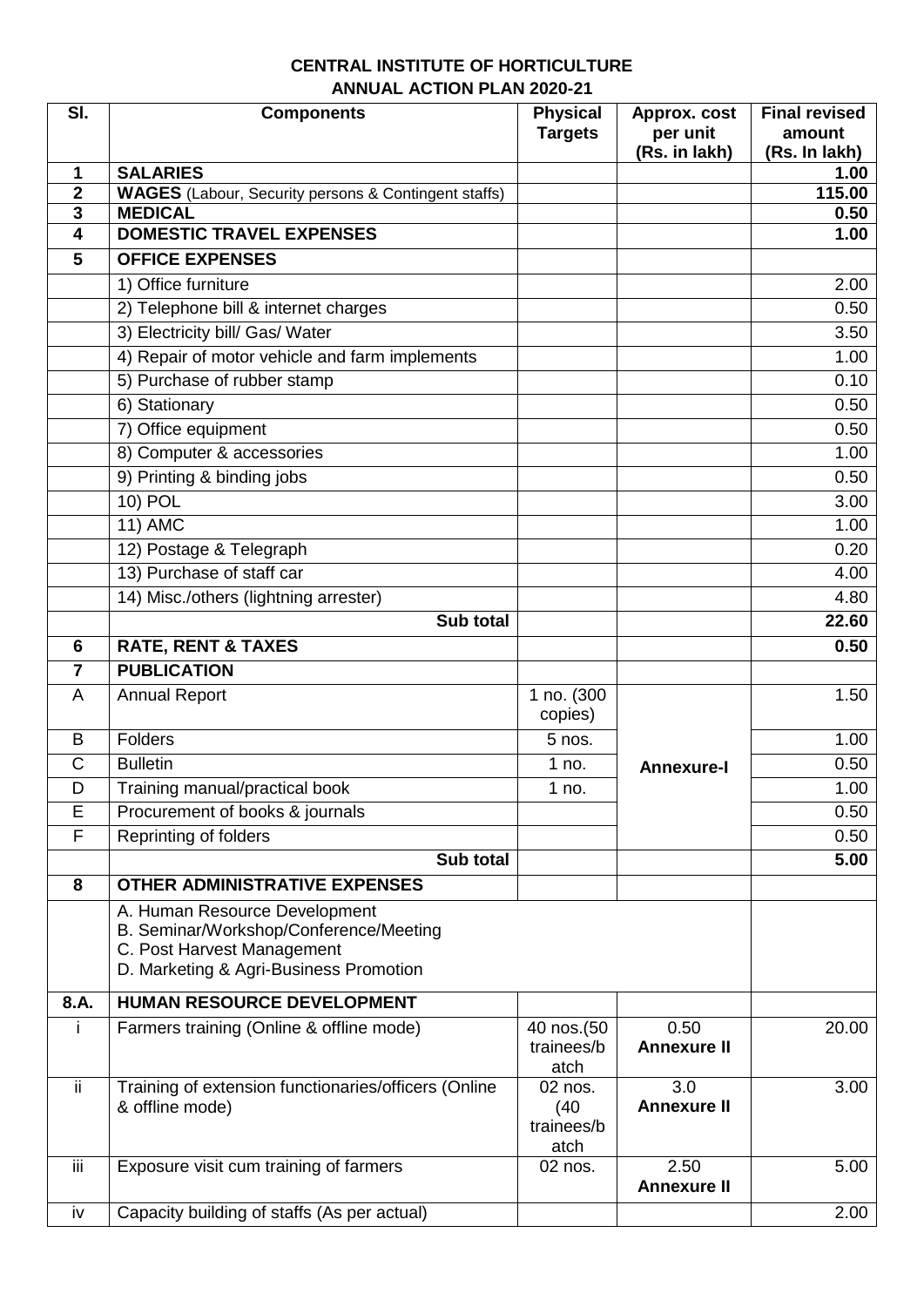| 5            | <b>Skill development trainings</b>                                                                                                     |                                                    |                                                                  |       |
|--------------|----------------------------------------------------------------------------------------------------------------------------------------|----------------------------------------------------|------------------------------------------------------------------|-------|
| A            | Floriculturist-Protected Cultivation/ Gardener as per<br><b>MIDH</b> norms                                                             | 02 nos.                                            | 2.00                                                             | 4.00  |
| B            | Floriculturist-Protected Cultivation/ Gardener                                                                                         | 02 nos.                                            | Subject to<br>availability of<br>fund from<br><b>RKVY</b>        |       |
|              | Sub total                                                                                                                              |                                                    |                                                                  | 34.00 |
| 8.B.         | <b>SEMINAR/ WORKSHOP/ CONFERENCE/ MEETING</b>                                                                                          |                                                    |                                                                  |       |
| Ť            | <b>Technical Advisory Committee Meeting</b>                                                                                            | 1 no                                               | 1.50                                                             | 1.50  |
| ii           | Board of Management Meeting                                                                                                            | 1 no                                               | 1.50                                                             | 1.50  |
|              | Sub total                                                                                                                              |                                                    |                                                                  | 3.00  |
| 8.C.         | <b>POST HARVEST MANAGEMENT</b>                                                                                                         |                                                    |                                                                  |       |
|              | Protocol development and preparation of value<br>added products by unemployed youths                                                   | 10<br>trainings<br>with 20<br>members<br>per group | 0.20                                                             | 1.00  |
| ii           | Creating marketing linkage for the processed<br>products                                                                               | 2 trainings<br>with 20<br>members<br>per group     | 0.20                                                             | 0.40  |
| iii          | Strengthening of Minimal processing unit (Solar<br>equipments, solar back up and other processing<br>equipment)                        |                                                    | 6.50                                                             | 6.50  |
| iv           | Creation of short promotional videos on success<br>stories of PHM                                                                      | 2 nos.                                             | 0.50                                                             | 1.00  |
| $\mathsf{V}$ | Model training course on Post Harvest<br>management of Horticultural Crops / other<br>programmes of extension department               | Subject to availability of<br>fund for Extn. Dept. |                                                                  |       |
|              | Sub total                                                                                                                              |                                                    |                                                                  | 8.90  |
| 8.D.         | <b>MARKETING &amp; AGRI-BUSINESS PROMOTION</b>                                                                                         |                                                    |                                                                  |       |
| 8.D.i        | <b>Market linkage</b>                                                                                                                  |                                                    |                                                                  |       |
| a            | Developing marketing channel for horticulture crops<br>(02 consignments to metro cities on promotional<br>basis)                       | 02 crops                                           | 1.00                                                             | 2.00  |
| $\mathsf b$  | <b>Buyers &amp; Sellers Meet cum Exhibition</b>                                                                                        | 1 no.                                              | 4.00                                                             | 4.00  |
| 8.D.ii       | <b>Market promotion</b>                                                                                                                |                                                    |                                                                  |       |
| a            | Infrastructure support for setting up of sales outlets<br>of kiosks for horticultural crops in NE region and<br>brand building support | As per CDB guidelines                              |                                                                  | 3.00  |
| b            | Development of short video on success stories in<br>market linkage                                                                     | 01 group                                           | 0.50                                                             | 0.50  |
| 8.D.iii      | <b>Entrepreneurship development</b>                                                                                                    |                                                    |                                                                  |       |
| a            | Entrepreneurship development programme (3 days)                                                                                        | 1 no.                                              | 3.00                                                             | 2.00  |
| b            | Training on agricultural marketing in NE states (3<br>days)                                                                            | 1 no.                                              | Subject of<br>availability of<br>fund from<br><b>NIAM Jaipur</b> |       |
|              | Sub total                                                                                                                              |                                                    |                                                                  | 11.50 |
|              | Sub total of OAE                                                                                                                       |                                                    |                                                                  | 57.40 |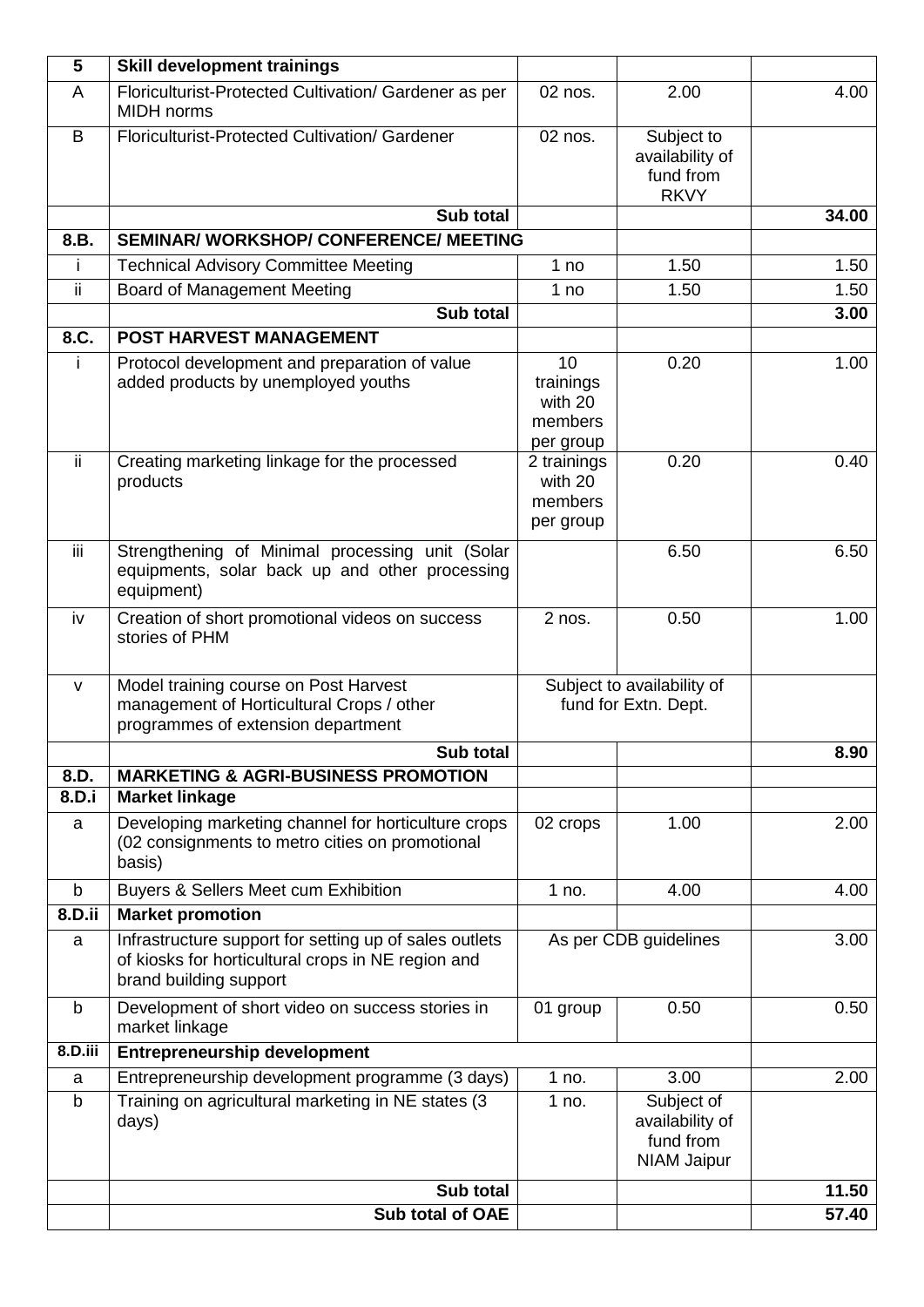| $\boldsymbol{9}$ | <b>ADVERTISEMENT &amp; PUBLICITY</b>                                                                                                                                                                                                                                                                                                                                                                                                                                                           |                                |                         | 2.00  |
|------------------|------------------------------------------------------------------------------------------------------------------------------------------------------------------------------------------------------------------------------------------------------------------------------------------------------------------------------------------------------------------------------------------------------------------------------------------------------------------------------------------------|--------------------------------|-------------------------|-------|
| 10               | <b>MINOR WORKS</b>                                                                                                                                                                                                                                                                                                                                                                                                                                                                             |                                |                         |       |
| A                | Repair and Renovation of Pumb house building                                                                                                                                                                                                                                                                                                                                                                                                                                                   |                                |                         | 4.00  |
| B                | Construction of low cost Visitor cum security hut<br>(Near to pump house)                                                                                                                                                                                                                                                                                                                                                                                                                      | 1                              | As per CPWD<br>estimate | 1.00  |
| $\mathsf{C}$     | Maintenance of poly houses (replacement of plastic<br>sheet/shade net& insect net)                                                                                                                                                                                                                                                                                                                                                                                                             | 5000 sq m                      |                         | 7.00  |
| D                | Installation of Pipeline for water distribution in Last<br>block                                                                                                                                                                                                                                                                                                                                                                                                                               | 1500 mt                        |                         | 3.00  |
| E                | RCC platform for citrus primary nursery (poly<br>house no. $1 & 6$ )                                                                                                                                                                                                                                                                                                                                                                                                                           | 10Nos<br>(31m x1m x)<br>2ft)   | As per CPWD<br>estimate | 3.00  |
| F                | Replacement of shade net no. 11                                                                                                                                                                                                                                                                                                                                                                                                                                                                | 1 No<br>(500)<br>$sq.m.$ )     | 1.00                    | 1.00  |
| G                | Furnishing materials for newly constructed Farmers<br>Hostel (Bed, table, chair, Sofa for lobby, almirah<br>etc) & Mess Hall                                                                                                                                                                                                                                                                                                                                                                   |                                |                         | 4.50  |
| H                | Construction of Shade net for Nursery unit as per<br><b>MIDH</b> norms                                                                                                                                                                                                                                                                                                                                                                                                                         | $1$ no $(500)$<br>sqm)         | As per CPWD<br>estimate | 4.80  |
| $\mathbf{I}$     | AMC for electrical maintenance                                                                                                                                                                                                                                                                                                                                                                                                                                                                 |                                |                         | 2.00  |
| J                | Terracing work near to pump house                                                                                                                                                                                                                                                                                                                                                                                                                                                              |                                |                         | 8.00  |
| K                | Setting up of Integrated Pack house with facilities of<br>conveyor belt, sorting, grading units, washing,<br>drying & weighing (As per MIDH guidelines)                                                                                                                                                                                                                                                                                                                                        | 1 unit (size<br>$=9M$<br>X18M) |                         | 46.00 |
| L                | Up gradation of existing water harvesting structure (<br>soil filling & Geomembrane sheet lining)                                                                                                                                                                                                                                                                                                                                                                                              |                                |                         | 2.00  |
| M                | Installation of 5KVA solar power backup in bamboo<br>guest house                                                                                                                                                                                                                                                                                                                                                                                                                               |                                |                         | 5.00  |
| N                | Repairing and renovation of Fan & Pad system in<br>poly house 6 and 7                                                                                                                                                                                                                                                                                                                                                                                                                          | 2 unit                         | 2.5                     | 5.00  |
|                  | Sub total                                                                                                                                                                                                                                                                                                                                                                                                                                                                                      |                                |                         | 96.30 |
| 11               | <b>PROFESSIONAL SERVICES</b>                                                                                                                                                                                                                                                                                                                                                                                                                                                                   |                                |                         |       |
|                  | A. Consultancy fees as per actual<br>B. Professional fees as per actual<br>C. Invigilator fees as per actual<br>D. Legal fees as per actual                                                                                                                                                                                                                                                                                                                                                    |                                |                         | 2.00  |
| 12               | <b>OTHER CHARGES</b>                                                                                                                                                                                                                                                                                                                                                                                                                                                                           |                                |                         |       |
|                  | A. Demonstration of production technologies<br>i. Management of existing demonstrations in the institute<br>ii. Demonstration of improved technologies in the institute<br>iii. Demonstration of improved technologies in NE states<br>B. Production of quality planting material<br>C. Accreditation of horticultural nurseries in NE Region<br>D. Certificate course<br>E. Exhibition/ trade fairs/ meets/ mela<br>F. Farm development & beautification<br>G. Contractual staff remuneration |                                |                         |       |
| 12.A             | DEMONSTRATION OF PRODUCTION TECHNOLOGIES                                                                                                                                                                                                                                                                                                                                                                                                                                                       |                                |                         |       |
|                  | Management of existing demonstrations in the<br>institute                                                                                                                                                                                                                                                                                                                                                                                                                                      |                                |                         |       |
| a                | Production & maintenance of organic vermicompost                                                                                                                                                                                                                                                                                                                                                                                                                                               | 9 units                        |                         | 0.40  |
| b                | Production & maintenance of existing bee colonies                                                                                                                                                                                                                                                                                                                                                                                                                                              | 3 colonies                     | 0.10                    | 0.10  |
| C                | Production & maintenance of mushroom unit                                                                                                                                                                                                                                                                                                                                                                                                                                                      | 2 unit                         | 0.50                    | 0.50  |
| d                | Green manuring in fruit blocks                                                                                                                                                                                                                                                                                                                                                                                                                                                                 | 05ha.                          |                         | 0.25  |
| е                | FYM for farm & polyhouses                                                                                                                                                                                                                                                                                                                                                                                                                                                                      | 20 truck load                  |                         | 1.00  |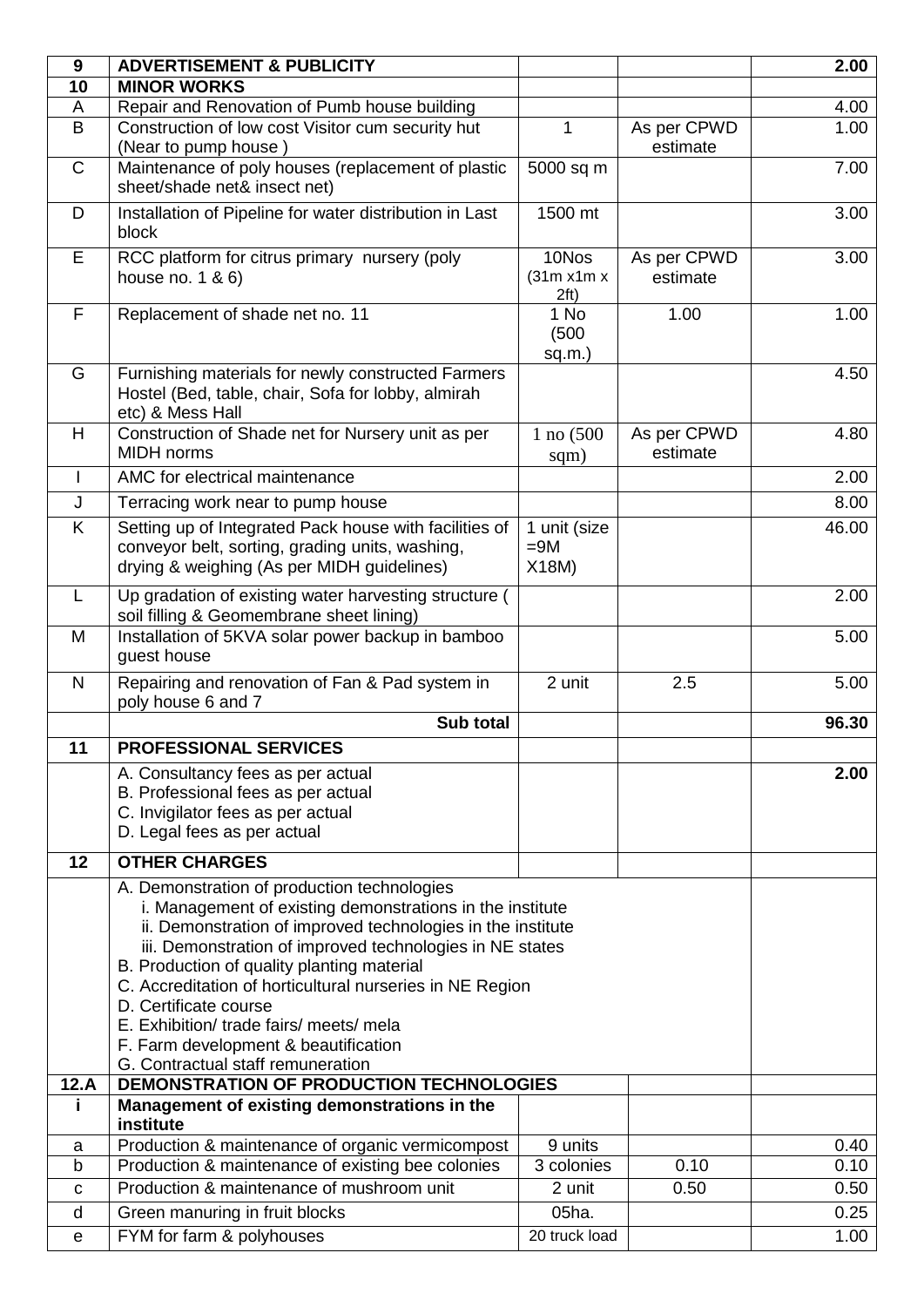| f            | Purchase of Fertilizer & chemicals (for farm)                                                                                                                                                  | <b>GEM</b>            | 1.50                | 1.50 |
|--------------|------------------------------------------------------------------------------------------------------------------------------------------------------------------------------------------------|-----------------------|---------------------|------|
| g            | Purchase of Fertilizers, manures, chemicals (for                                                                                                                                               | <b>GEM</b>            | <b>Annexure-III</b> | 1.00 |
| h.           | poly houses) - 10 nos. (1000sm) & 04nos. (100sqm)<br>Construction of hybrid net house (Bamboo based)                                                                                           | 500sqm                |                     | 2.00 |
| j.           | Maintenance of sweet potato plot                                                                                                                                                               | 500sqm                |                     |      |
|              | Introduction of bee colonies                                                                                                                                                                   | 30 colonies           | 0.5                 | 0.50 |
|              | Sub total                                                                                                                                                                                      |                       |                     | 7.25 |
| ii.          | Demonstration of improved technologies in the institute                                                                                                                                        |                       |                     |      |
| a            | Establishment of Khasi Mandarin Mother block                                                                                                                                                   | $0.5$ ha $E_6$ block  | 0.30                | 0.30 |
| b            | <b>Establishment of Acid Lime block</b>                                                                                                                                                        | $0.5$ ha $E_5$ block  | 0.30                | 0.30 |
| $\mathbf c$  | Establishment of Banana (TC) block                                                                                                                                                             | $0.25$ ha $E_5$ block | 0.50                | 0.50 |
| $\mathsf{d}$ | Plantation of Pineapple on sloppy land and along<br>the road side of last block var Kew including poly<br>mulch                                                                                | 0.5 ha D block        | 0.40                | 0.40 |
| $\mathbf e$  | Establishment of Papaya (var. Red Lady), Guava<br>(var. CISH Improved), Bael (var CISH Improved)                                                                                               | E 6 block<br>$0.5$ ha | 0.50                | 0.50 |
| f            | Gap filling of Custard apple var. Arka Sahan,<br>Balanagar, Sapota var. Criket ball, Avocado var.<br>Pinkerton, etc                                                                            | $E_3$ block           | 0.50                | 0.50 |
| g            | Establishment of strawberry block including<br>mulching var.<br>Camarosa etc.                                                                                                                  |                       | 0.80                | 0.80 |
| h.           | Performance of high value vegetables under<br>protected cultivation (tomato & sweet pepper,<br>Cucumber & Musk melon) -Seed F1hybrid                                                           | 1500 sqm              | <b>Annexure-IV</b>  | 0.30 |
| j.           | Gap filling Flowers-Anthurium (Tissue culture<br>plants)                                                                                                                                       | 800 nos.              |                     | 1.00 |
| j.           | Gap filling of existing crops-Gerbera(area-100sqm)<br>- Tissues culture plants                                                                                                                 | 2000nos.              |                     | 1.00 |
| k            | Bitter gourd (Seed F1hybrid)                                                                                                                                                                   | 200gms seed           |                     | 0.05 |
|              | Musk melon (Seed F1hybrid)                                                                                                                                                                     | $100$ gms             |                     | 0.05 |
| m            | Geo Mapping of CIH farm                                                                                                                                                                        | 40 ha                 |                     |      |
| n            | Low cost hydroponics                                                                                                                                                                           | 2 units               | 1.00                | 1.00 |
| $\mathsf{o}$ | Demonstration on Improved production technology<br>with special emphasis on INM in brinjal, ,<br>cauliflower, Chinese cabbage (bok choy), knol-khol<br>& carrot (ICAR, Barapani & AAU, Jorhat) | 0.3 <sub>ha</sub>     | <b>Annexure V</b>   | 0.50 |
| p            | Demonstration of improved production technology<br>of okra, yard long bean, French bean, bottle gourd,<br>cabbage, broccoli                                                                    | 0.2 <sub>ha</sub>     | <b>Annexure V</b>   | 0.25 |
| q            | Demonstration on plantation of Papaya (Spacing<br>1.8x1.8m)- Tissue culture Plant                                                                                                              | 1 <sub>ha</sub>       | <b>Annexure-VI</b>  | 0.25 |
| r            | Establishment of Durian fruit block                                                                                                                                                            | 0.5 <sub>ha</sub>     |                     | 0.50 |
| s            | Establishment of medicinal crops cafeteria                                                                                                                                                     |                       |                     | 0.50 |
| t            | Demonstration on cultivation of Bird of Paradise<br>and Red Ginger flower                                                                                                                      |                       |                     | 0.50 |
|              | Sub total                                                                                                                                                                                      |                       |                     | 9.20 |
| iii          | Demonstration of improved technologies in NE states                                                                                                                                            |                       |                     |      |
| a            | Demonstration on plantation of Passion fruit<br>(Spacing 4x4m)                                                                                                                                 | 1ha                   | <b>Annexure-VI</b>  | 0.50 |
| b            | Demonstration on high density plantation of guava<br>(3x3m)                                                                                                                                    | 1 ha                  | <b>Annexure-VI</b>  | 0.50 |
| C            | Demonstration on plantation of lemon/lime (3x3m)                                                                                                                                               | 1 <sub>ha</sub>       | Annexure-VI         | 0.50 |
| d            | Demonstration on vegetable production technology<br>in 15 locations by distribution of vegetable kits                                                                                          | 60 farmers            | 0.25                | 0.25 |
|              | Sub total                                                                                                                                                                                      |                       |                     | 1.75 |